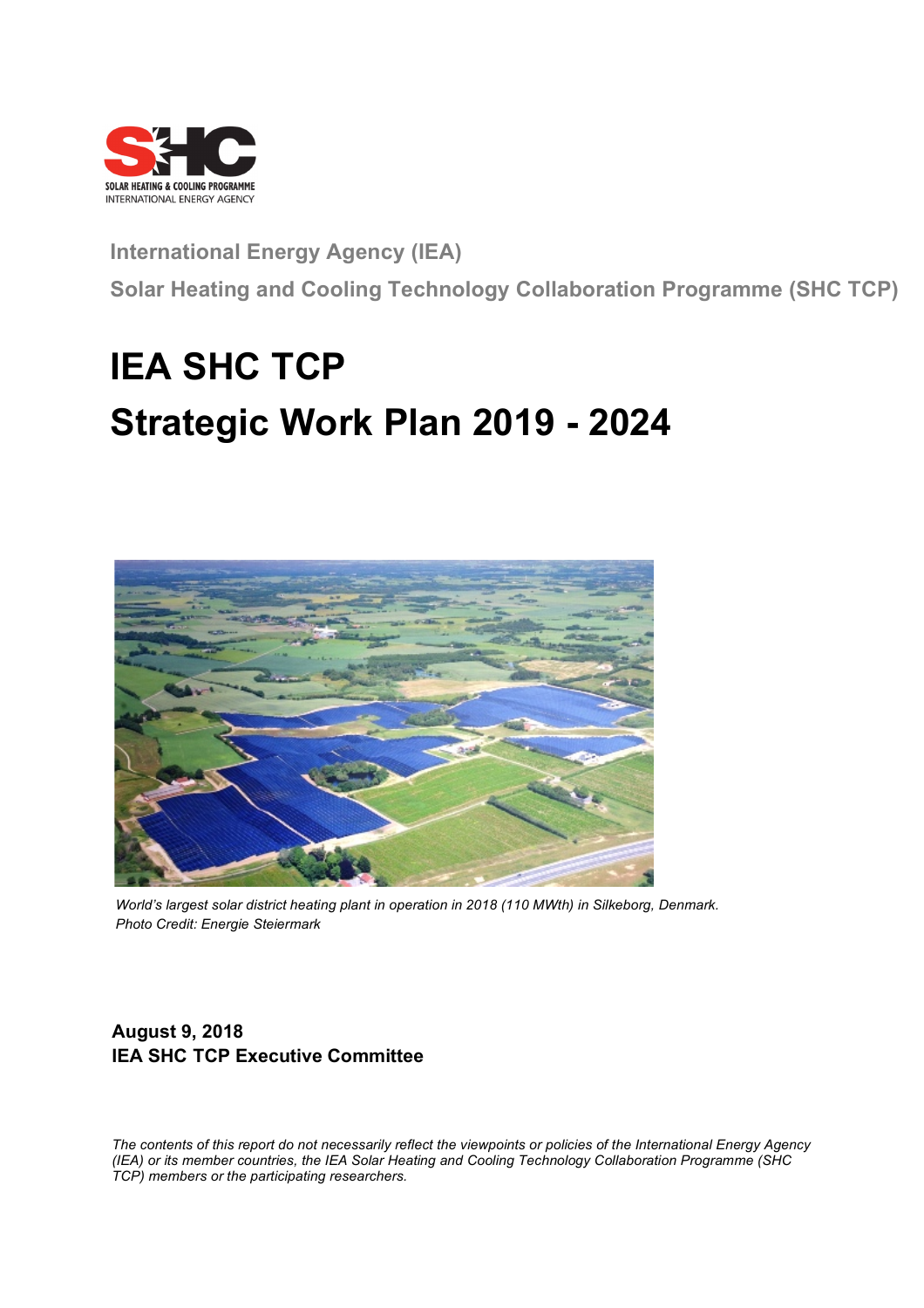

### **SHC TCP Strategic Work Plan 2019 – 2024**

The Technology Collaboration Programme on Solar Heating and Cooling (SHC TCP) is one of the oldest in the IEA, established in 1977. For over 40 years the SHC TCP's overarching objective has been co-operative research, development, demonstration and exchange of information regarding solar heating and cooling systems. This document describes the strategic direction and activities of the SHC TCP for the term from 2019 to 2024.

This Strategic Work Plan is based on the research priorities of the SHC TCP and supports the results and recommendations of the IEA Technology Roadmap on Solar Heating and Cooling, the IEA Medium Term Strategic Plan for Research and Technology 2018 – 2022<sup>1</sup>, and the European Strategy on Heating and Cooling<sup>2</sup>.

#### **What do we mean by solar heating and cooling?**

Solar energy technologies and architectural designs that include active **solar thermal heating** and **cooling**, **photovoltaic driven heating** and **cooling**, **passive solar building design** and **solar architecture**, including the consideration of **daylighting** and **thermal comfort**. This definition includes hybrid technologies and companion heat storage and supply technologies and applications**.** Active and passive solar heating and cooling can be applied to provide light, hot water as well as heating and cooling in the residential and service sectors and heating, cooling and drying in industrial and agricultural processes.

#### **SHC TCP Vision**

Solar energy technologies will provide **more than 50% of low temperature heating and cooling demand for buildings in 2050** and contribute a **significant share to the heat supply for the agricultural and industrial sectors**. Thus, solar heating and cooling will contribute significantly to lowering CO<sub>2</sub> emissions worldwide and reaching the Paris Agreement goal.

#### **SHC TCP Mission**

Through multi-disciplinary international collaborative research and knowledge exchange, as well as market and policy recommendations, the SHC TCP will **work to increase the deployment rate of solar heating and cooling systems by breaking down the technical and non-technical barriers to increase deployment.**

#### **Strategic Objectives 2019 – 2024**

**Objective 1:** *To remain the primary source worldwide of high quality technical information and analysis on solar heating and cooling and daylighting technologies and markets.*

Actions/foreseen outputs:

- Expand the Solar Heating and Cooling **Information Center** to oversee and strengthen ongoing SHC TCP initiatives and support stakeholder needs.
- Support the development and harmonization of new and current **standards** necessary for the widespread use of innovative solar designs and applications in the building, agricultural and industrial sectors. (Task 57)
- Evaluate and systematically examine the CO<sub>2</sub> emissions reduction contributed worldwide by SHC technologies.
- Continue to promote solar energy **conferences** and increase our effort to participate in their organization and success.
- Collect and provide **high quality data**, e.g., publish annual Solar Heat Worldwide report,

 <sup>1</sup> http://www.iea.org/media/protected/iaforum/IEAMediumTermStrategyforEnergyResearchandTechnology20182022.pdf <sup>2</sup> https://ec.europa.eu/energy/sites/ener/files/documents/1\_EN\_ACT\_part1\_v14.pdf, published 2016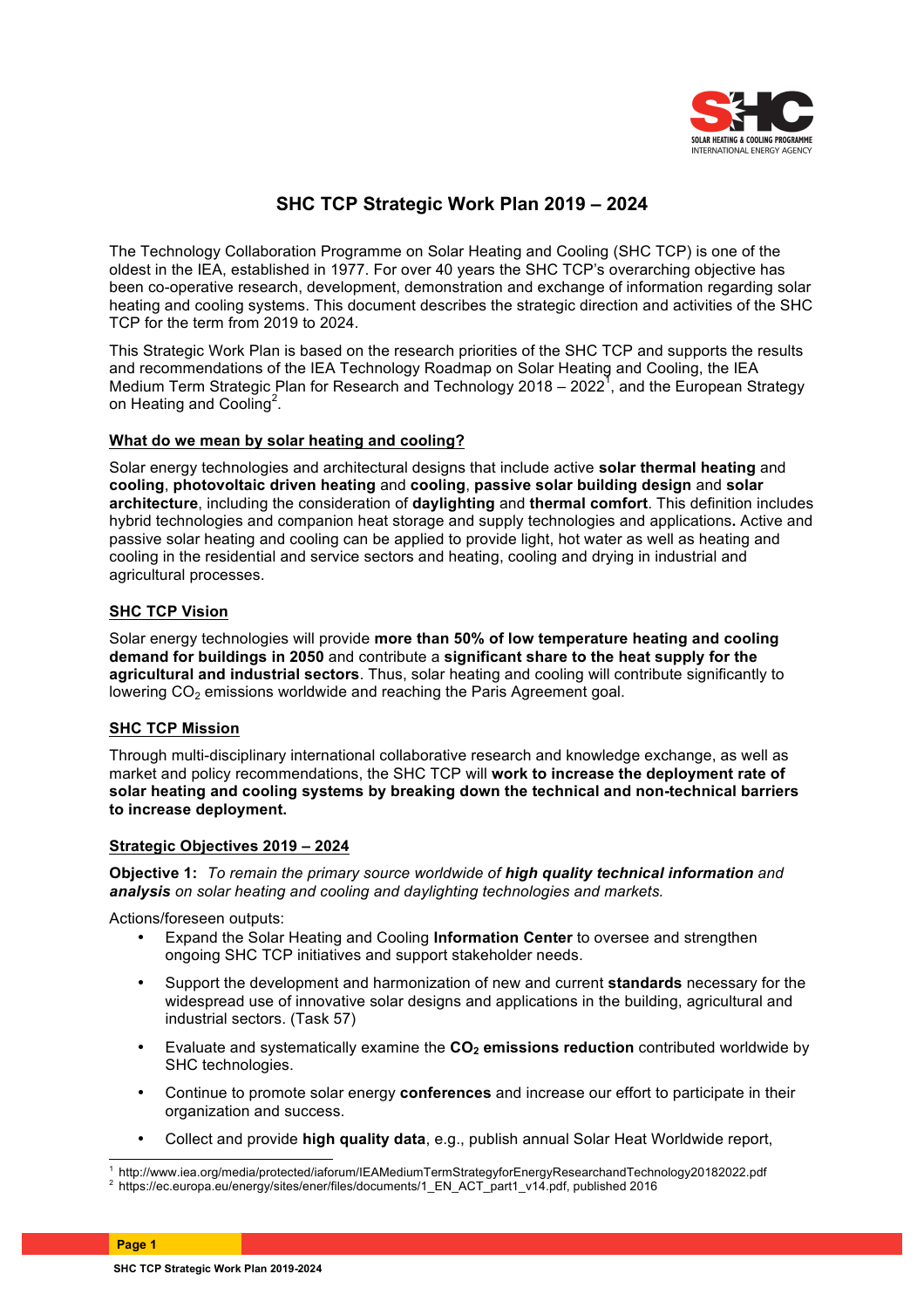promote TCP's Levelized Cost of Heat, develop analytical tools that support solar heating and cooling R&D, effective deployment and market growth. (All Tasks)

**Objective 2:** *To contribute to a significant increase in the cost effectiveness of solar heating and cooling technologies and designs through increased performance and reduced costs to increase their market competitiveness in heating and cooling applications.*

Actions/foreseen outputs:

- Improve solar designs and technologies to increase **user acceptance.** (Tasks 54, 55, 56, 58, 59,60, 61, 62)
- Identify and prioritize **R&D needs** for solar heating and cooling that will lead to expanded markets due to significant performance increases.
- Develop **cost-effective designs and technologies** in collaboration with appropriate intermediary industries. (Tasks 54, 60)
- Continue **R&D activities** and strengthen interactions with industry to address cost drivers and market competitiveness. (All Tasks)
- Simplify **monitoring**/**performance assessment** as well as system maintenance needs for hybridization and digitalization.
- Intensify the cooperation with PV industry to classify best practices and cost reduction potentials when using **PV for heating and cooling**. (Task 60)
- Further develop **(heat) storage technologies** to enhance the use of solar heat and its combination with other technologies. (Task 58)
- Develop **software/hardware solutions** for adaption of solar heat systems to the digital energy revolution.

**Objective 3:** *To enhance cooperation with stakeholders, namely industry, international organizations and local, regional and national governments, potential customers, energy and urban planners.*

Actions/foreseen outputs:

- Establish and enhance **partnerships** with intermediary industries and end users, with international organizations/initiatives, such as the IEA, IRENA<sup>3</sup>, ISO<sup>4</sup>, ISES<sup>5</sup>, Mission Innovation<sup>6</sup>, Solar Heat Europe<sup>7</sup>, UNEP<sup>8</sup> and UNIDO<sup>9</sup>, governments and municipalities, building label organizations. (All Tasks have varying partnerships)
- Support the greater use of solar designs and applications in **developing countries** through targeted dissemination of Task results, country/sponsor membership in the TCP, Solar Academy activities and other TCP initiatives. (Task 62)
- Collaborate with **other TCPs** to more effectively contribute to the vision. (Tasks 55, 58, 59, 60, 61)
- Work to address issues regarding building design, aesthetics and architectural value and longterm urban energy strategies. (Tasks 56, 59)
- Work to bridge solar heat into the broader energy supply system investigations as **sector coupling** of renewable heat and electricity supplies increases. (Tasks 55, 56, 62)

**Objective 4:** *To increase awareness and understanding on the potential and value of solar heating and cooling systems with thermal and PV technologies by providing information to non-technical stakeholders such as decision makers and the public.* 

Actions/foreseen outputs:

• Communicate the **value** of solar heating and cooling designs and technologies in publications, conferences, workshops and seminars to the public and relevant stakeholders and through the

 <sup>3</sup> IRENA : International Renewable Energy Agency (http://www.irena.org/)

<sup>4</sup> ISO : International Organization for Standardization (https://www.iso.org)

<sup>5</sup> ISES : International Solar energy Society (https://www.ises.org/)

<sup>6</sup> http://mission-innovation.net/

<sup>7</sup> http://solarheateurope.eu/

<sup>8</sup> UNEP : United Nations Environment Programme (https://www.unenvironment.org/)

<sup>9</sup> UNIDO :United Nations Industrial Development Organization (https://www.unido.org/)